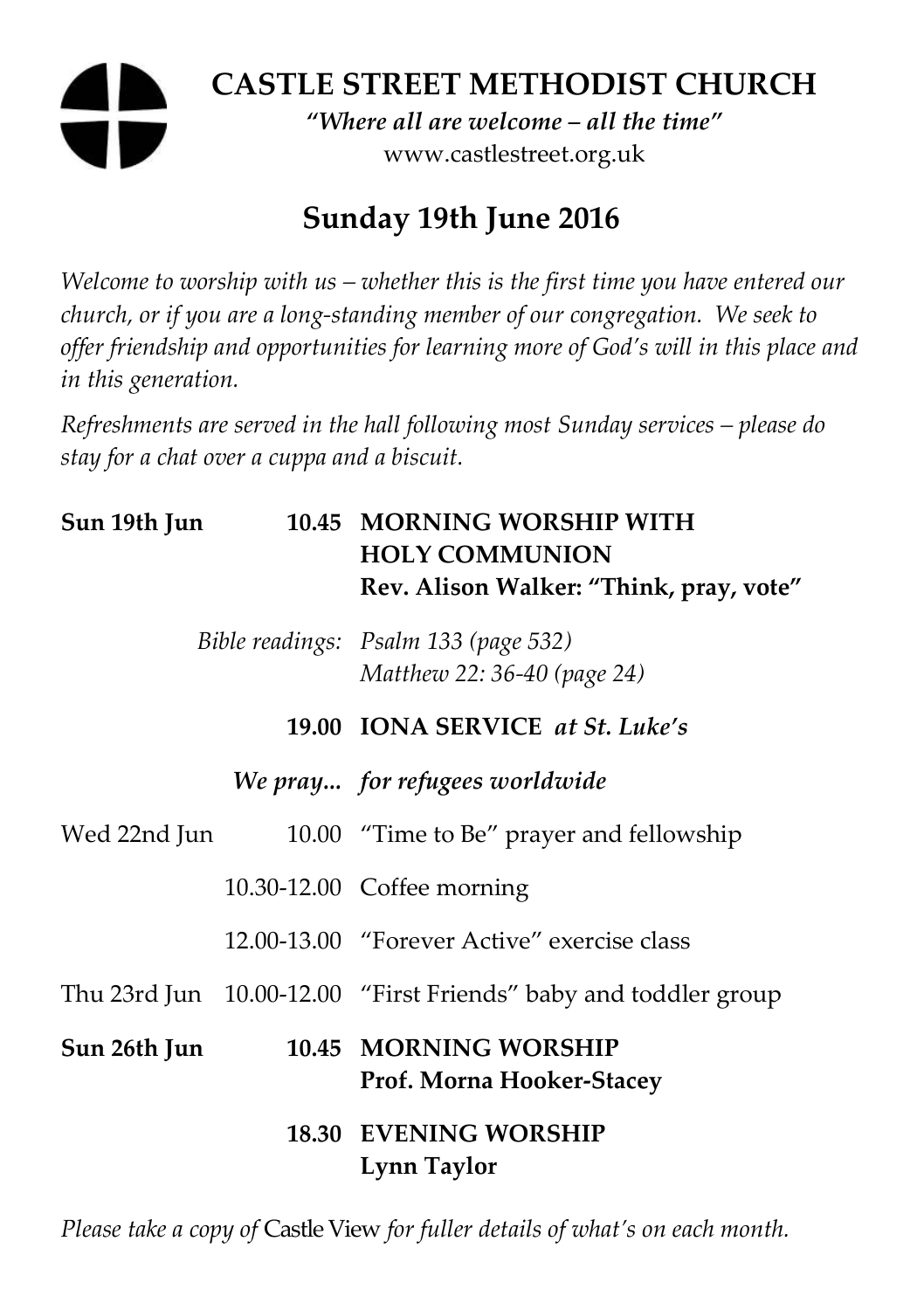#### **Congratulations to Marie and Gilbert!**

In case anyone missed the announcement last week, Gabriel Isaac Kofi Mensah was born at 8.16pm on Friday 10th June, weighing 7lb 13oz.

+\*\*\*\*\*\*\*

## **Experiencing German Methodism – tonight at Haslingfield**

This evening at Haslingfield Methodist Church, Revd. Alison Walker will give a talk entitled "Experiencing German Methodism: a glimpse into our future or an echo from our past?". Much of Alison's sabbatical last year was spent in Germany, and this talk will be about her experiences during that time. It starts at 6.30pm, and will take the form of one of Haslingfield's regular "Faith to Live By" services.

+\*\*\*\*\*\*\*

### **Table Talk**

Now that the university term has finished, Table Talk is taking a break for the summer. It will resume in the autumn.

+\*\*\*\*\*\*\*

#### **Details for Junior Church up to the summer holidays**

Anna and Marie are taking a break from helping with Junior Church, so an extra pair of hands is needed every Sunday until the summer break (except 3rd July, which is All-Age Worship) – so that's 26th June, and 10th and 17th July. (Kimberley is leading on 26th June, with Nicola the others.) No preparation is necessary.

In addition, is there anyone who could prepare and lead the older group on 26th June? If you can help with either of these, please contact Nicola (e-mail: nbrunning *at* hotmail *dot* co *dot* uk).

After 17th July, Junior Church will take a break for the summer. It will recommence on 4th September (All-Age Worship is to be moved to another Sunday for that month).

+\*+\*\*\*\*\*

#### **Flower rota**

The flower rota is now on the notice board (in the foyer between the church and the hall). If anyone is able to provide flowers for Sunday services, please could you add your name to the list.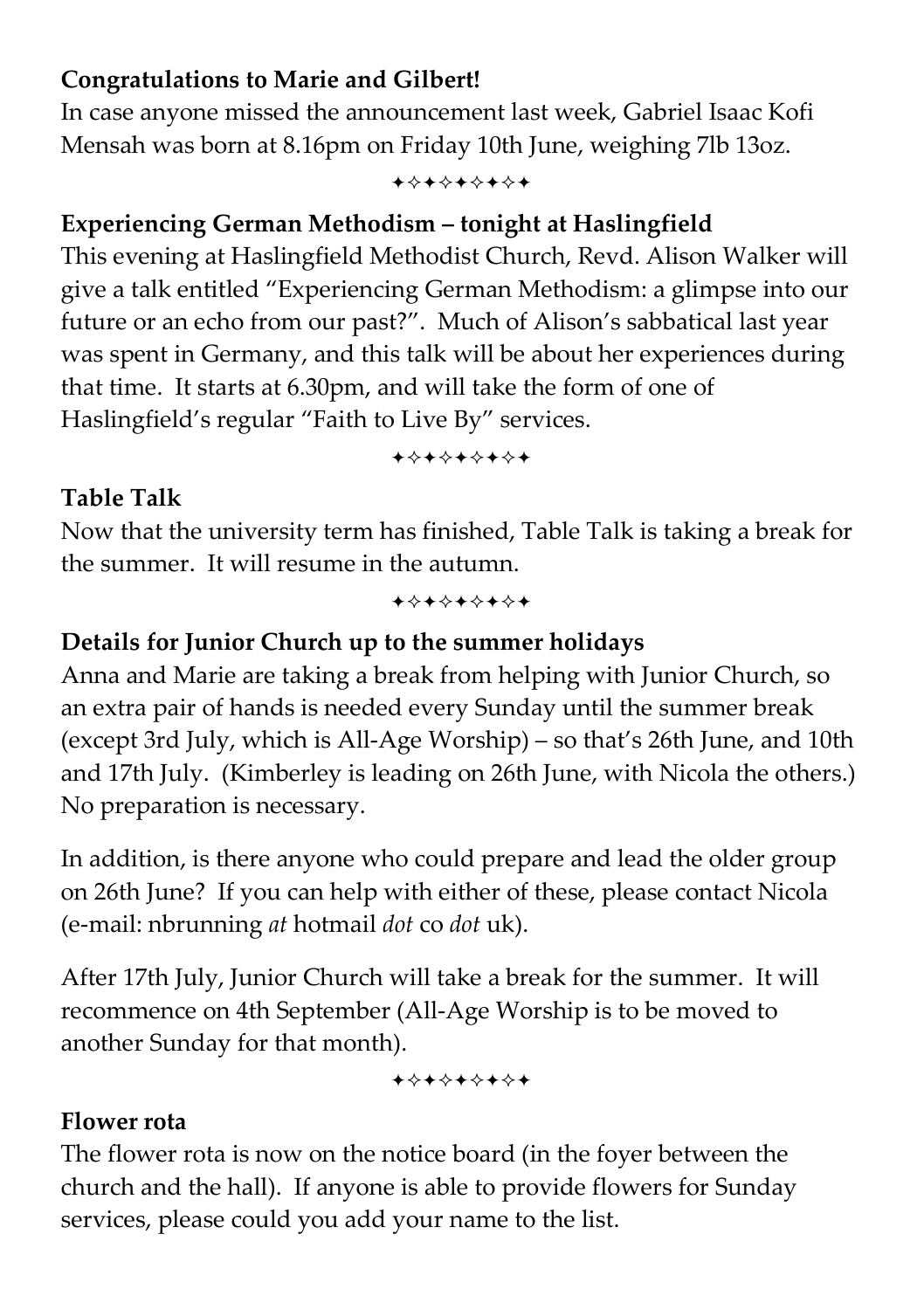### **All We Can rep needed**

A new representative of All We Can (formerly the Methodist Relief and Development Fund) is needed, as this was one of Anne Littlefair's roles. It really does take little time or effort, not least because of Alison's support of this and other Methodist charities. The main task is to receive communications from All We Can and pass them on to the appropriate people at Castle Street and on the Plan. For example, receiving the Harvest Appeal mailing (Anne already has this and will pass it on to the new representative), contacting the person who will be preaching on the morning of our Harvest Festival and enquiring whether / encouraging them to use the materials for the service. At Christmas, there will be leaflets on charity gifts, etc. to put out in the church.

The new representative can, of course, do more if they wish, but the basic role is a light, though very important one. If you are interested, please contact either Anne or Tim Baker, Churches and Volunteers Officer (postal address: All We Can, 25 Marylebone Road, London, NW1 5JR; telephone: 020 7467 5132, or e-mail: info *at* allwecan *dot* org *dot* uk). Thank you.

+\*\*\*\*\*\*\*

#### **Strawberry Fayre at Haslingfield**

The annual Strawberry Fayre organised by Haslingfield Methodist Church and the Little Owls Preschool will take on Friday 1st July, from 5.30pm until 7pm. It will be held in the gardens of Haslingfield Methodist Church (or inside if it is wet), and refreshments will include a barbeque, a delicious buffet, strawberries and cream (of course!), and ice cream. There will also be fun and games, and various stalls. Admission is by a (voluntary) donation of an item of imperishable food for the Food Bank. Monies raised will be split between the church and the preschool.

#### +\*\*\*\*\*\*\*

## **Please vote for Action for Children in Cambridgeshire**

Action for Children's Haviland Way and Holiday Club service in Cambridge has been shortlisted for Charity of the Year at Sainsbury's Coldham's Lane store. To help them win, you can vote on-line (or in store) at www.sainsburyslocalcharity.co.uk – search for the store and vote for Action for Children. The partnership would help raise funds for AfC's projects in Cambridge. Thank you in advance.